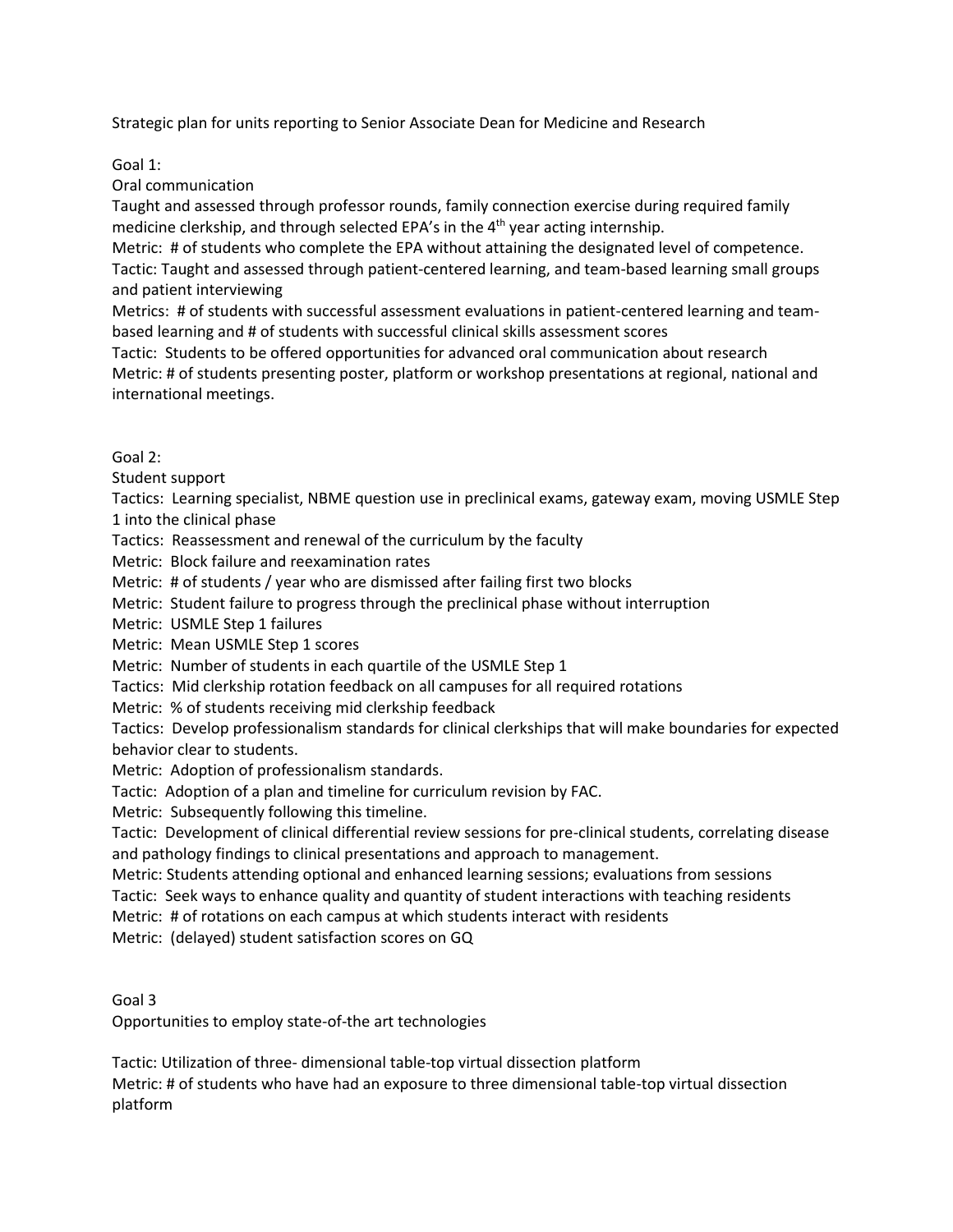Tactic: Utilization of simulated ultrasonography training hardware Metric: # of students who have had an exposure simulated ultrasonography training hardware

Tactic: Exposure of students to telepsychiatry Metric: # of students who have had an exposure to telepsychiatry

Tactic: Exposure of clinical clerkship students to online or teleconferenced distance learning experiences. For example, in the Departments of Psychiatry and Family and Community Medicine, we will review of the benefit of the current Project ECHO Medication Assisted Treatment project. The Department of Psychiatry is also collaborating with the Mental Health Technology Transfer Center and will consider a Project Echo Collaborative Care Clinic in which medical students can learn. Metric: Establishment of such a Project Echo Clinic. In subsequent years # of students exposed to it.

Tactic: use of teleconferencing technology for student education to rural and remote community learning sites, as well as for coordination of learning across campuses Metric: # of required hours of online or teleconferenced distance learning experiences / clerkship

Tactic: Online CME and CE programs offer CME and CE to health care providers across the state Metric: # of hours of CME delivered (CME office) Metric: # of hours of non-CME CE delivered (Pathology)

Tactic: Exposure of undergraduate and ND High school students to STEM and technology through technology educational cores such as molecular biology, advanced imaging.

Metric: Sponsorship of ND Science Fairs by UND

Metric: ND STEM teachers in secondary schools with access and training in STEM developed technology laboratory

Metric: Talks and programs given by UND faculty and staff to elementary, middle and high school students

Goal 4

**Discovery** 

Tactic: DaCCoTA CTR investment in building and funding interprofessional collaborative teams to do clinical and translational research

Tactic: Internal Medicine residency to begin to require resident research project

Proposed tactic: Investment in SMHS core facilities to increase capacity and service

Proposed tactic: Clinical departments with residency programs to encourage (and consider mandating) publication by residents

Proposed tactic: Clinical chairs to work with faculty and students to encourage publication

Proposed tactic: Pilot grant program

Proposed tactic: Meritorious grant award program

Proposed tactic: Encourage mini-sabbaticals for faculty development in research

Proposed tactic: Matching support of postdoctoral awards from the VPFR office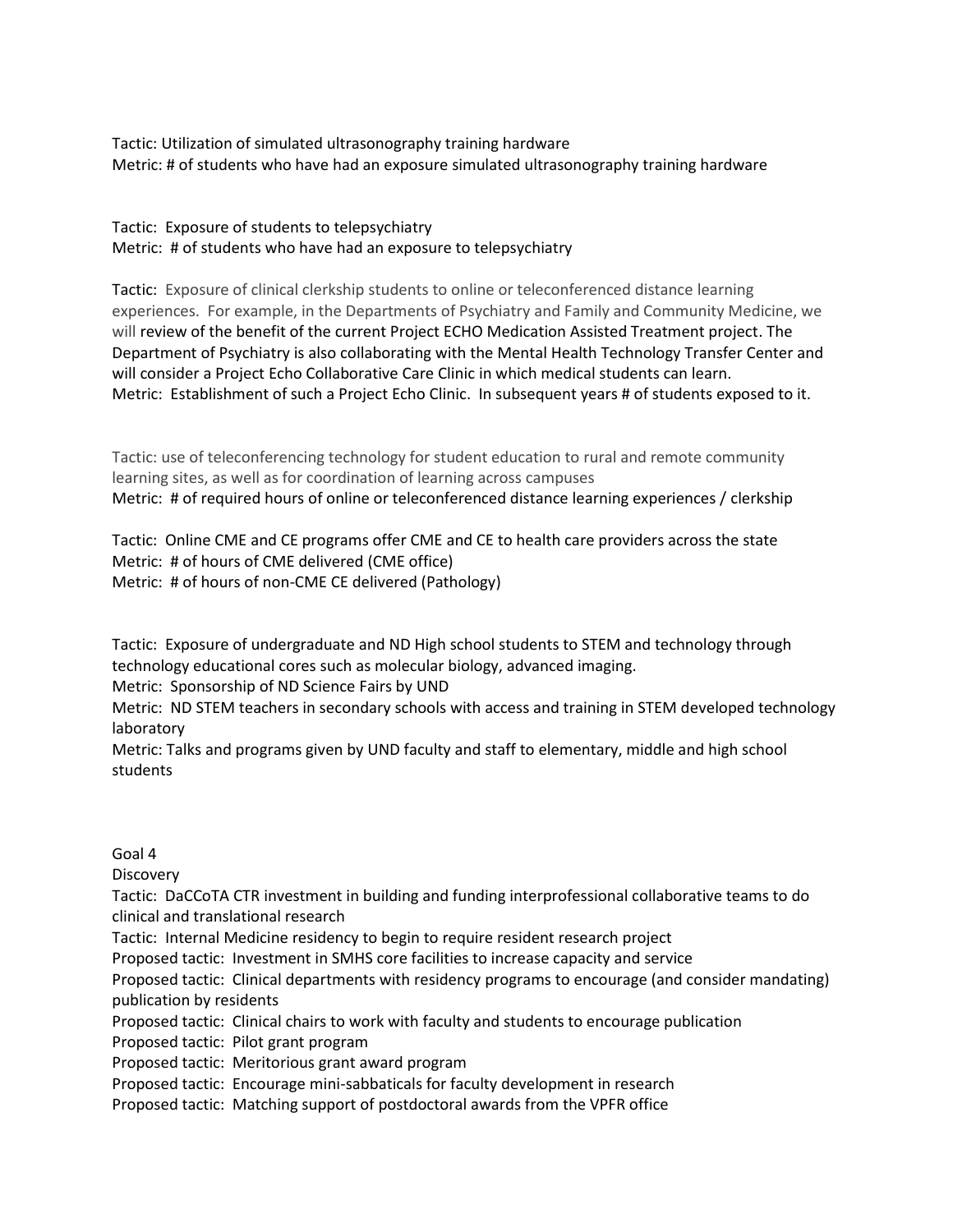Proposed tactic: REMS program support to the extent budget allows. Request budgetary support for supply expenses for mentors in coming years' REMS budgets. Proposed tactic: New faculty recruitment Proposed tactic: Strategic investment in ND-relevant targeted research areas

CTR Metrics: Too detailed and numerous to list here. See DaCCoTA Tracking and Evaluation Core. Metric: # of publications annually. Each department should track and trend this annually and report to Senior Associate Dean for Medicine and Research Metric: 3 year rolling average for extramural grant funding at SMHS

Metric: # of medical students who engage in REMS-supported research

Metric: # of postdoctoral research fellows at SMHS

Goal 5: welcoming, safe, inclusive environment Await Goal 5 working group recommendations. Meanwhile….. Tactic: Incorporation of diversity objectives into third year required clerkships Tactic: Enactment of fourth year diversity elective Tactic: Encourage and expand service learning opportunities on each campus Tactic: Ob/Gyn to adopt new diversity and inclusion guidelines Tactic: Obtain feedback on the benefits of the support of the Wellness Advocate position and adjust accordingly (at least in year one) . Consider yearly surveys and a CQI approach if warranted. Tactic: During curriculum revision, seek to include diversity-relevant learning objectives within preclinical curriculum integrated within diseases and topics.

Metric: Number of medical student responses to a survey re: Wellness Advocate. Metric: # of required clerkships that address diversity through learning objectives Metric: GQ scores for medical students feeling prepared to manage diversity (However, we must recognize the substantial time lag between actions and likely effect on this metric.) Metric: Approval of new Ob/Gyn diversity and inclusion guidelines Metric: Inclusion of diversity-relevant learning objectives within pre-clinical curriculum integrated within diseases and topics.

Goal 6: Educational needs of active duty and reserve personnel, veterans, and their families We make our student and residency slots available to veterans and their families freely. Medical students and residents are counseled about opportunities to serve in the military reserves during their training and they can do so. It is not clear that active duty military could reasonably participate in medical school or residency training at UND given the time demands of each. This will be reported to FAC and the Dean consistent with the strategic plan instructions.

Tactic: Improving support of military match students applying for residency programs Metric: Creation of a document that advises students as to how to do this (Assigned to Dr. Lutz) Tactic: Offer at least one Psychiatry Grand Rounds that may be relevant and/or of interest to active duty military or veterans or their families.

Metric: # of hours of relevant content offered. # of military/veteran/families utilizing Psychiatry Grand Rounds

Metric: CME and CE hours pertaining to active duty military or veterans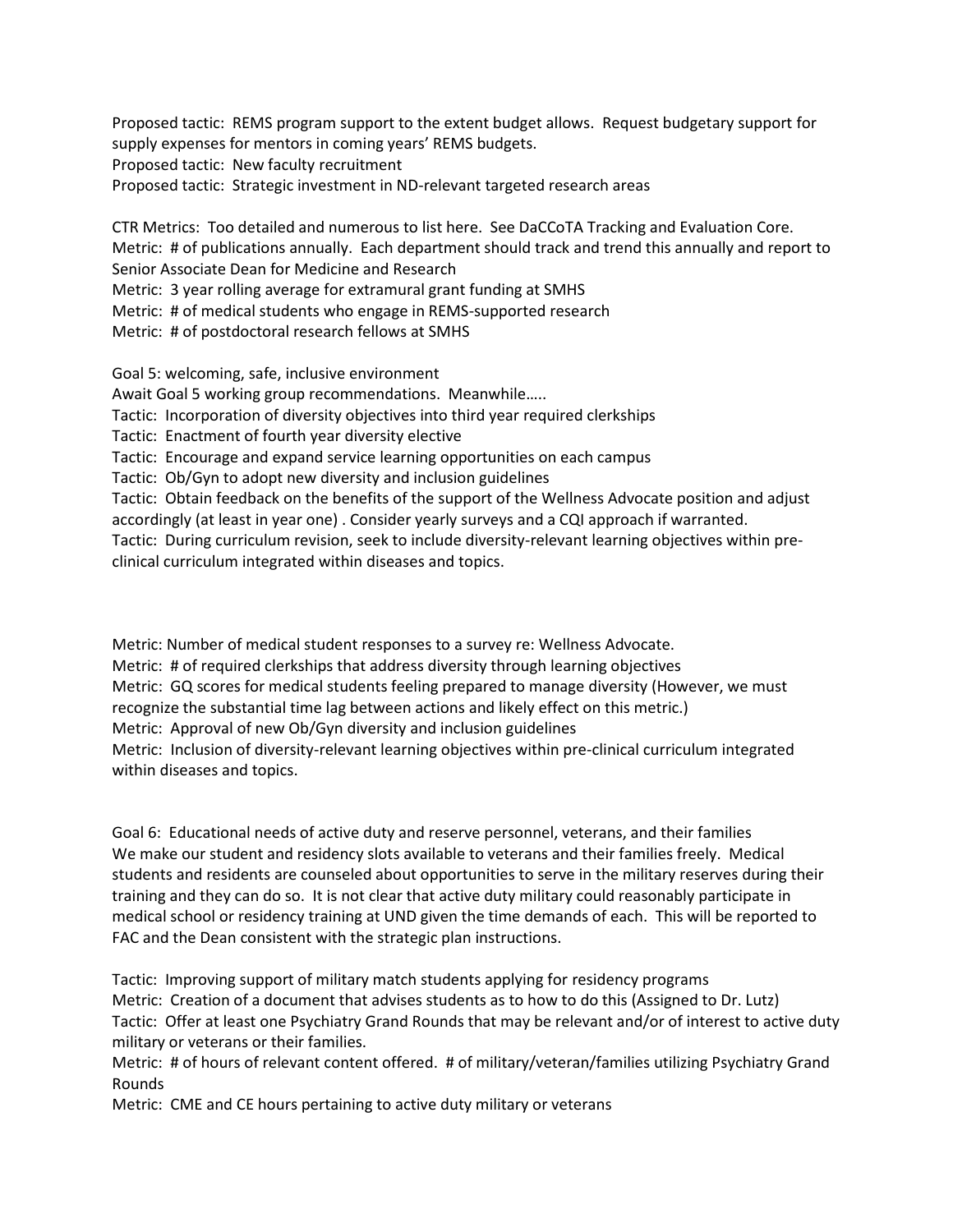Tactic:: Seek research and collaboration with agencies addressing key health issues of veterans, including VA, DOD, National Guard, and active duty military. Metric : Participation in initiatives addressing these needs

Tactic: Consider giving credit in some holistic fashion in recruitment for applicants to residency who have served in themilitary

Goal 7: Fund raising

Potential targets for endowed chairs: Alzheimer's disease **Informatics** Cancer Substance abuse Public health / safety Rural health Family genetics Quality assurance in medicine

Goal 8 HWI goals

1. Train more health care providers

Tactic: Seek funding to expand residency offerings. (SMHS budget requests to the Dean, grant funding, partnership with hospital partners)

Potential opportunities: IM chief resident; FM rural expansion, neurology residency, forensic path fellowship (especially coupled with an MPH degree); Fill Fargo & Bismarck geriatrics fellowship positions; Further partnerships with Sanford Fargo in medical oncology, surgical critical care, adolescent psych. Explore possibilities of creating an Ob-Gyn residency.

Metric: # of residents or fellows who matriculate to UND programs in a given academic year.

2. Assess efficacy of HSWI-funded psychiatry residency expansion Tactic: The Department of Psychiatry will conduct a review of the expansion of the UND Psychiatry Residency program in year one. Further reviews may be conducted via a CQI process as warranted. Metric: # of UND resident telepsychiatry clinic sites responding to survey.

Metric: Results of survey

3. Interprofessional education

Tactic: Interprofessional education to be incorporated as a thread through the new curriculum Metric: Initially, successful incorporation of interprofessional education into the curriculum